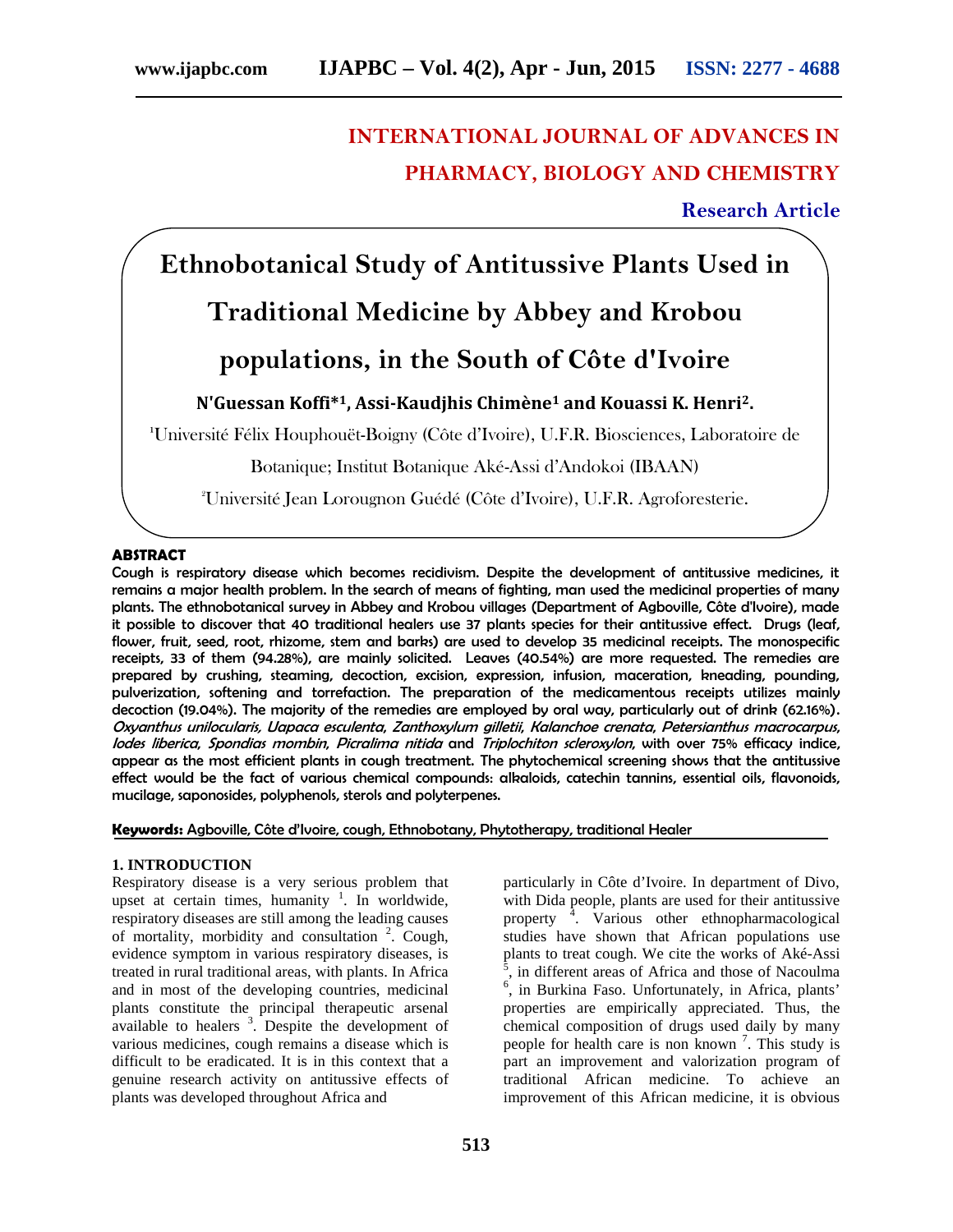that a better knowledge of natural plant resources is required. This ethnobotanical study aims to discover more antitussive plants and provide scientific evidence of the effectiveness of their traditional effect<br>using bytochemical and pharmacogical using phytochemical characteristics.

#### **2. MATERIAL AND METHODS**

# **2.1. Study site**

Located in Southern forest of Côte d'Ivoire, Agboville department is part of the guinea field of mesophilic sector, characterized by dense moist semi deciduous forest <sup>8</sup>. Currently, the original vegetation has been degraded by human activities <sup>9</sup>. Annual average pluviometry is about 1400 mm of water. Its climate, warm and humid, is characterized by two seasons: a dry season from December to February and a long rainy season from March to November. Agboville population is estimated at  $220050$  souls  $^{10}$ . Nearby native populations (Abbey and Krobou), there is a community of non-natives coming from other areas of Côte d'Ivoire and also a community of foreigners for the most part coming from West African sub-region.

#### **2.2. Collection of plant material**

A prospection was conduct in some villages of Agboville department, in the aim to research, in different ecological environments, plant species cited by the traditional healers and to take samples to build up a collection of dried plants. In laboratory, from collected samples, flora, various books and specimens of the herbarium of the National Floristic Center, we identified the plants species, by their scientific name and we determined their botanical characteristics.

#### **2.3. Nomenclature**

In this study, species nomenclature does not follow the traditional classification. Phylogenetic classification, according to the work of Angiosperms Phylogeny Group, in its latest version called APG III <sup>11</sup>, was adopted, to name the listed plants. We followed the same principle regarding families, orders, clades, subphylums and phylums. The terms used to describe biological and phytogeographic types are borrowed to Aké-Assi  $^{12}$ .

### **2.4. Ethnopharmacological survey methodology**

To conduct the survey on antitussive plants, various villages in Agboville department were visited. As approach, we met the healers (men and women) and organized semi-structured interviews. Each of them was visited twice, at different moments, to answer the same questions. That helped us to confirm or no the

informations we had already collected. During this ethnobotanical investigation, informations were collected relating to plants used in the treatment of cough, their therapeutic efficacy, the organs used as drugs, their methods of sampling and the modes of preparation and administration of medicamentous receipts. The informations we obtained from traditional healers, helped us to express the therapeutic efficacy of each plant species used in seeking the percentage of healed patients when 50 persons were treated. This approach has enabled us to establish therapeutic efficacy indices for listed plants species.

# **2.5. Phytochemical screening using experiences**

To carry out the phytochemical screening, solvents (ether of oil, methanol and distilled water) and various classic reagents were used. The classical methods employed to characterize the chemical groups are described in the works of Békro *et al*. <sup>13</sup> and N'Guessan *et al.*<sup>7, 14</sup>.

#### **2.6. Non experimental validation for the medicinal activity of plants using phytochemical / pharmacogical literature**

According to the literature, we performed a validation of the traditional medical practices, by looking for the chemical constituents that explain the antitussive effect for the listed plants.

#### **2.7. Treatment of data on ethnopharmacological survey**

From informations collected on healed patients when 50 persons were treated, an efficacy indice expressed as a percentage (%) of each species of plant, was assigned as follows:

- -in the range [01-05], the efficacy indice is estimated at 01-10
- -in the range [06-10], the efficacy indice is estimated at 11-20
- -in the range [11-15], the efficacy indice is estimated at 21-30
- -in the range [16-20], the efficacy indice is estimated at 31-40
- -in the range [11-25], the efficacy indice is estimated at 41-50
- -in the range [26-30], the efficacy indice is estimated at 51-60
- -in the range [31-35], the efficacy indice is estimated at 61-70.
- -in the range [36-40], the efficacy indice is estimated at 71-80.
- -in the range [41-45], the efficacy indice is estimated at 81-90.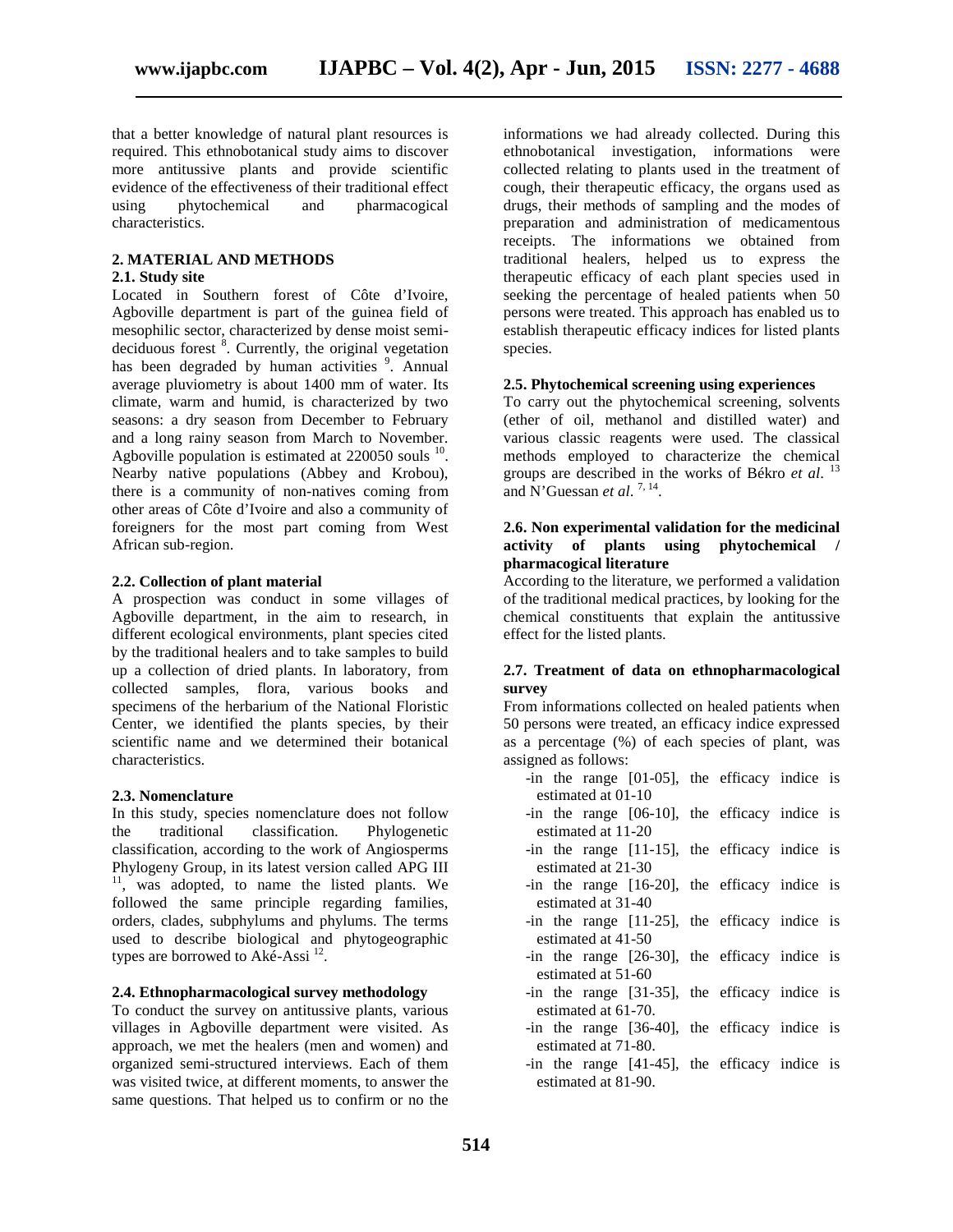-in the range [46-50], the efficacy indice is estimated at 91-100.

The plants, ranked according to their effectiveness, were subjected to a hierarchical classification, using STATISTICA software version 6.0, with Ward method.

#### **3. RESULTS AND DISCUSSION**

**3.1. Botanical characteristics of the studied plants** The ethnobotanical investigations we conducted in Abbey and Krobou District (Department of Agboville, Côte d'Ivoire), made it possible to identify 37 species of antitussive plants, grouped in Angiosperms clade (table 1A). These species of plants belong to 37 genera and 24 families divided into 03 clades: Paleodicots (05 species), Monocots (03 species) and Eudicots (29 species), 01 subphylum (Tracheophytina) and 01 phylum (Embryophyta). The Dicots (Paleodicots and Eudicots), 34 of them, representing 91.89% of the identified species, have the highest number of plants. The predominance of Euphorbiaceae family (03 species or 8.10%), which has the largest number of medicinal plants used traditionally for their antitussive effects, can be explained by the fact that this family is part of the best represented in Ivorian flora<sup>12</sup>. The comparison of our results with other works shows that inventories have the same characteristics in different studies. The ligneous species of taxonomic groups as Ferns and Gymnosperms have not been listed. Spermaphytes constitute the greater part of the therapeutic arsenal of antitussive plants. Our result is in accordance with previous reports, looking at the taxonomic groups of plants. For example, populations of Dakar, in Senegal, use 57 species of plants in the treatment of cough. All the listed plants belong to Spermaphytes. The percentage of Dicots (91.89%) we obtained approximates that of the Dicots (94.73%) in study conducted by Dioune  $(2006^5)$ , in Dakar (Senegal). However, variability was observed in the number of individuals identified in one study to another. We note, in study of Ouattara<sup>4</sup>, 09 species of plants representing 5.34% of the repertory of identified plants during ethnopharmacological study conducted in the area of Divo with Dida people, in South of Côte d'Ivoire. The Dicots have the highest number of plants. Aké-Assi<sup>5</sup> undertook a significant study on the medicinal plants of Africa. However, only one plant: *Abrus precatorius* (Fabaceae) was mentioned like exerting antitussive effects. This variability would be due to the variations in the methods of investigation; it could be also explained by the differences of localities and vegetation.

**3.2. Ethnopharmacological characterics of listed plants**

#### **3.2.1. Visited sites and interviewed respondents**

During this ethnopharmacological study relating to antitussive plants, 40 traditional healers, native of 10 villages in Agboville department, were met. They are men and women, but mostly men (75%) who agreed to collaborate with us by providing informations on antitussive plants. The oldest person of these healers is a man who is about 70 years and the youngest one is a woman of 30 years old. We met a lot of traditional healers who treat cough (08, or 20%) in Aboudé-Mandéké village.

#### **3.2.2. Preparation and administration of herbal medicines**

Various organs of the plant (leaf, flower, fruit, seed, root, rhizome, stem and barks) are used as drugs for medicinal preparations (table 1B). Leaves (40.54%) are the most requested organ. According to N'Guessan *et al.* <sup>15</sup>, the removal of 50% of plants leaves does not significantly affect the survival of this plant. Our result tallies with that of various studies conducted in other areas of Côte d'Ivoire and Africa  $4, 5, 6$ . Also, the massive use of leaves would be the fact of their abundance. In terms of opotherapy, honey is necessary for the preparation of syrups. In the field of mineral therapy, the salt as seasoning is used, for example, in agreement with the statements of Fleurentin  $et \ al.$   $\frac{16}{16}$ ; authors indicated that, to relieve his pain and injuries, human uses its immediate environment. Various utensils are employed for the preparation of medicines: mortar, flat stone, pebble, canary, saucepan and calabash  $17$ . We distinguish various modes of preparation: crushing, steaming, decoction, excision, expression, infusion, maceration, kneading, pounding, pulverization, softening and torrefaction. Decoction (19.04%) is the most requested technique of preparation. The drug forms are diverse: decocte, exudates, extract, infuse, macerate, paste, powder and syrup. We note that 35 medicamentous receipts of remedies are developed to treat cough. The monospecific receipts, representing 94.28%, are mainly used. This result is similar to that of Ouattara <sup>4</sup> who indicated that all the medicinal formulas used by Dida populations in Côte d'Ivoire, are monospecific. Considering the administration of medicines by oral routes, calabash, goblets, jugs, ladles, spoons, glasses (liqueur or beer) and cups are employed. The remedies are administered by absorption, drink, ingurgitation and oral instillations. The drink (62.16%) is the most widespread method of medicine administration. This result tallies with that of Ouattara<sup>4</sup>. In his study, author indicates that Dida of Divo (Côte d'Ivoire) use drink in 66.66% of cases.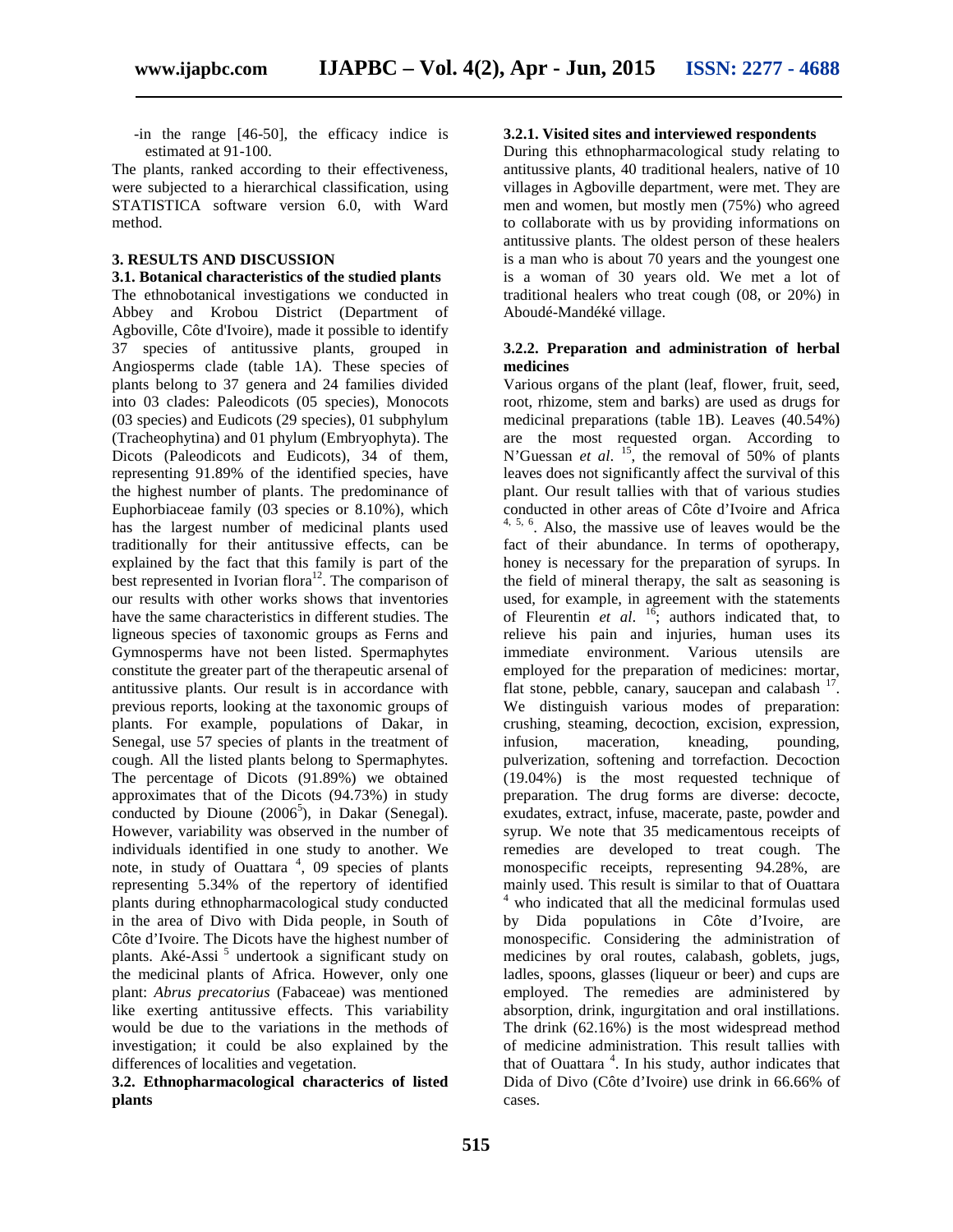### **3.2.3. Indices of efficacy**

Indices of efficacy, determined on healed patients when 50 persons were treated, are shown in table 1B. A dendrogram (figure 1) represents the descriptive analysis. This analysis has established 04 groups of plants, when a cut is performed in the Euclidean distance 60. The first group contains plants with efficacy indice between 76 and 90%. We note 09 plants: *Iodes liberica, Kalanchoe crenata, Oxyanthus unilocularis, Petersianthus macrocarpus, Picralima nitida, Spondias mombin, Triplochiton scleroxylon, Uapaca esculenta and Zanthoxylum gilletii.* They have the best efficacy indice. These are excellent cough remedies. The second group has an efficacy indice between 61 and 75%. These plants are eleven (11): *Abelmoschus esculentus*, *Aframomum melegueta*, *Alstonia boonei*, *Annona muricata*, *Azadirachta indica*, *Boerhavia diffusa*, *Carapa procera*, *Cataranthus roseus*, *Ficus exasperata*, *Mangifera indica* and *Ocimum gratissimum.* They are good remedies against cough and are advisable in case of crisis. *Carica papaya*, *Chromolaena odorata*, *Cola nitida*, *Combretum paniculatum*, *Dissotis rotundifolia*, *Jatropha gossypiifolia* and *Monodora myristica*, rank third in terms of efficacy indice which rangs from 46 to 60%; these are pretty-good remedies. The fourth group includes 10 species: *Citrus aurantifolia*, *Nymphaea lotus, Potomorphe guineense*, *Ricinodendron heudelotii*, Sc*oparia dulcis*, *Terminalia catappa*, *Turnera ulmifolia*, *Xylopia aethiopica*, *Zea mays* and *Zingiber officinale*. They have an efficacy indice ranging from 34 to 45%. These are remedies that could be used if there is no other choice. We note that any plant is 100% effective; moreover, there is no plant with efficacy less than 34%.

#### **3.2.4. Similarity with antitussive plants of other areas**

Drugs sampling and preparation of herbal medicines vary according to ethnic groups, season, geographical and ecological environment of the traditional healers. Despite this variation, interesting similarities with some plants whose use is recognized in other ethnic groups were noticed. Decoction of *Mangifera indica* leaves is used by Abbey and Krobou populations in Agboville, to treat cough. This is also in agreement with the report of Jay  $(2014)$  <sup>18</sup>, on medicinal plants of his study. The stem barks of *Carapa procera* are employed against cough in Agboville department. These results share similarity to that of Diaouné (2006) <sup>5</sup> who conducted ethnopharmacological investigations on antitussive plants in different markets of Dakar, in Senegal.

*Carica papaya* is employed for its antitussive properties, in Agboville. This result had also been reported on ethnobotanical study in Burkina Faso by Nacoulma<sup>6</sup>.

#### **3.3. Phytochemistry**

# **3.3.1. Experimental validation for antitussive effect of plants using phytochemistry**

Primary validations of traditional medical practices, by looking for the chemical groups that explain the antitussive effects for some plants, were performed. Fourteen (14) plants of this study have been the subject of a phytochemical screening we have already carried out  $\overline{9}$ . Table 2 gives the obtained results. The antitussive effect would be the fact of following chemical groups: alkaloids, catechics tannins, flavonoids, polyphenols, saponosides, sterols and polyterpenes (table 3).

#### **3.3.2. Non experimental validation for antitussive effect of plants using phytochemical/ literature**

The antitussive effect (table 4) results from several chemical elements: alkaloids, essential oils, flavonoids and mucilages. This phytochemical composition provides scientific evidence of the effectiveness of the traditional use of antitussive plants.

#### **4. CONCLUSION**

The ethnopharmacological investigations we conducted in Abbey and Krobou villages of Agboville (Côte d'Ivoire) show that 37 species of plants are used by 40 traditional healers, in various forms of medicinal preparations and administration, in the treatment of cough. Among the drugs, the leaves are mainly solicited. The preparation of the medicamentous receipts utilizes mainly decoction. The remedies are used particularly out of drink. The therapeutic effects are induced by various chemical compounds as alkaloids, catechics tannins, flavonoids, essential oils, mucilage, polyphenols, polyterpenes saponosides, sterols, which form the scientific basis of traditional therapeutic use of listed antitussive plants.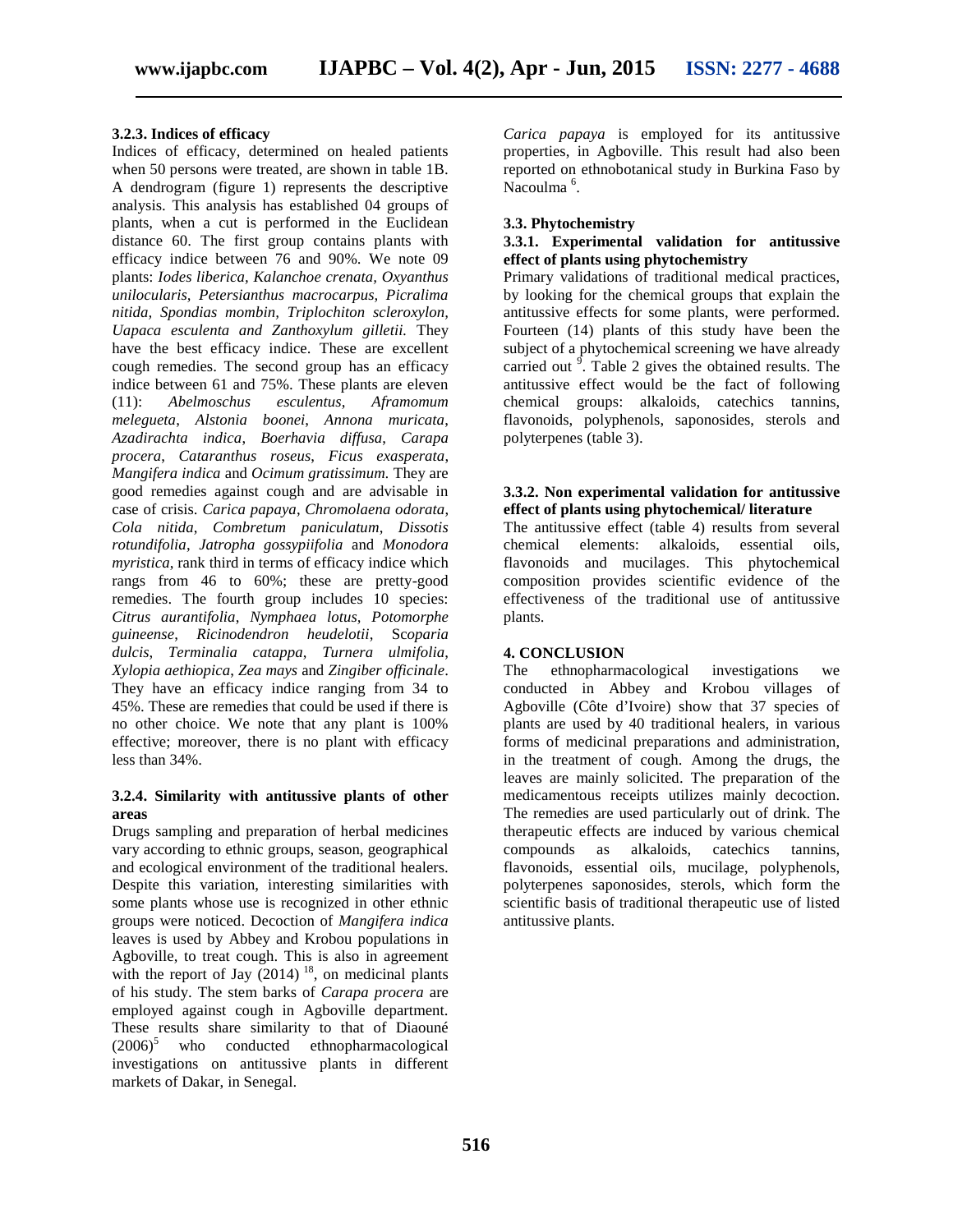| Scientific names of plants species<br>Clade<br>Family<br>Abelmoschus esculentus (L.) Moench<br>Malvaceae<br>Eudicot<br>Aframomum melegueta K. Schum.<br>Zingiberaceae<br>Monocot<br>Alstonia boonei De Wild.<br>Apocynaceae<br>Eudicot<br>Paleodicot<br>Annona muricata L.<br>Annonaceae<br>Azadirachta indica A. Juss.<br>Meliaceae<br>Eudicot<br>Boerhavia diffusa L.<br>Nyctaginaceae<br>Eudicot<br>Carapa procera DC.<br>Meliaceae<br>Eudicot<br>Carica papaya L.<br>Caricaceae<br>Eudicot<br>Cataranthus roseus (L.) G. Don<br>Eudicot<br>Apocynaceae<br>Chromolaena odorata (L.) King et H. Robins<br>Asteraceae<br>Eudicot<br>Citrus aurantifolia (Christm.) Swingle<br>Rutaceae<br>Eudicot<br>Eudicot<br>Cola nitida (Vent.) Schott et Endl.<br>Malvaceae<br>Combretum paniculatum Vent.<br>Combretaceae<br>Eudicot<br>Eudicot<br>Dissotis rotundifolia (Sm.) Triana<br>Melastomataceae<br>Ficus exasperata Vahl<br>Moraceae<br>Eudicot<br>Iodes liberica Stapf<br>Icacinaceae<br>Eudicot<br>Eudicot<br>Jatropha gossypiifolia L.<br>Euphorbiaceae<br>Crassulaceae<br>Kalanchoe crenata (Andr.) Haw.<br>Eudicot<br>Mangifera indica L.<br>Anacardiaceae<br>Eudicot<br>Monodora myristica (Gaertn.) Dunal<br>Paleodicot<br>Annonaceae<br>Nymphaea lotus L.<br>Paleodicot<br>Nymphaeaceae<br>Lamiaceae<br>Eudicot<br>Ocimum gratissimum L.<br>Oxyanthus unilocularis Hiern<br>Rubiaceae<br>Eudicot<br>Lecythidaceae<br>Eudicot<br>Petersianthus macrocarpus (P. Beauv.) Liben<br>Picralima nitida (Stapf) T. Durand et H. Durand<br>Apocynaceae<br>Eudicot<br>Piperaceae<br>Pothomorphe guineense Schum. et Thonn.<br>Paleodicot<br>Euphorbiaceae<br>Ricinodendron heudelotii (Baill.) Pierre ex Pax<br>Eudicot<br>Scoparia dulcis L.<br>Plantaginaceae<br>Eudicot<br>Spondias mombin L.<br>Anacardiaceae<br>Eudicot<br>Terminalia catappa L.<br>Combretaceae<br>Eudicot<br>Triplochiton scleroxylon K. Schum.<br>Eudicot<br>Malvaceae | Taxonomic groups of plants used to treat cough in Abbey and Krobou villages |  |  |  |  |  |  |
|----------------------------------------------------------------------------------------------------------------------------------------------------------------------------------------------------------------------------------------------------------------------------------------------------------------------------------------------------------------------------------------------------------------------------------------------------------------------------------------------------------------------------------------------------------------------------------------------------------------------------------------------------------------------------------------------------------------------------------------------------------------------------------------------------------------------------------------------------------------------------------------------------------------------------------------------------------------------------------------------------------------------------------------------------------------------------------------------------------------------------------------------------------------------------------------------------------------------------------------------------------------------------------------------------------------------------------------------------------------------------------------------------------------------------------------------------------------------------------------------------------------------------------------------------------------------------------------------------------------------------------------------------------------------------------------------------------------------------------------------------------------------------------------------------------------------------------------------------------------------------------------------------------------------------------------------|-----------------------------------------------------------------------------|--|--|--|--|--|--|
|                                                                                                                                                                                                                                                                                                                                                                                                                                                                                                                                                                                                                                                                                                                                                                                                                                                                                                                                                                                                                                                                                                                                                                                                                                                                                                                                                                                                                                                                                                                                                                                                                                                                                                                                                                                                                                                                                                                                              |                                                                             |  |  |  |  |  |  |
|                                                                                                                                                                                                                                                                                                                                                                                                                                                                                                                                                                                                                                                                                                                                                                                                                                                                                                                                                                                                                                                                                                                                                                                                                                                                                                                                                                                                                                                                                                                                                                                                                                                                                                                                                                                                                                                                                                                                              |                                                                             |  |  |  |  |  |  |
|                                                                                                                                                                                                                                                                                                                                                                                                                                                                                                                                                                                                                                                                                                                                                                                                                                                                                                                                                                                                                                                                                                                                                                                                                                                                                                                                                                                                                                                                                                                                                                                                                                                                                                                                                                                                                                                                                                                                              |                                                                             |  |  |  |  |  |  |
|                                                                                                                                                                                                                                                                                                                                                                                                                                                                                                                                                                                                                                                                                                                                                                                                                                                                                                                                                                                                                                                                                                                                                                                                                                                                                                                                                                                                                                                                                                                                                                                                                                                                                                                                                                                                                                                                                                                                              |                                                                             |  |  |  |  |  |  |
|                                                                                                                                                                                                                                                                                                                                                                                                                                                                                                                                                                                                                                                                                                                                                                                                                                                                                                                                                                                                                                                                                                                                                                                                                                                                                                                                                                                                                                                                                                                                                                                                                                                                                                                                                                                                                                                                                                                                              |                                                                             |  |  |  |  |  |  |
|                                                                                                                                                                                                                                                                                                                                                                                                                                                                                                                                                                                                                                                                                                                                                                                                                                                                                                                                                                                                                                                                                                                                                                                                                                                                                                                                                                                                                                                                                                                                                                                                                                                                                                                                                                                                                                                                                                                                              |                                                                             |  |  |  |  |  |  |
|                                                                                                                                                                                                                                                                                                                                                                                                                                                                                                                                                                                                                                                                                                                                                                                                                                                                                                                                                                                                                                                                                                                                                                                                                                                                                                                                                                                                                                                                                                                                                                                                                                                                                                                                                                                                                                                                                                                                              |                                                                             |  |  |  |  |  |  |
|                                                                                                                                                                                                                                                                                                                                                                                                                                                                                                                                                                                                                                                                                                                                                                                                                                                                                                                                                                                                                                                                                                                                                                                                                                                                                                                                                                                                                                                                                                                                                                                                                                                                                                                                                                                                                                                                                                                                              |                                                                             |  |  |  |  |  |  |
|                                                                                                                                                                                                                                                                                                                                                                                                                                                                                                                                                                                                                                                                                                                                                                                                                                                                                                                                                                                                                                                                                                                                                                                                                                                                                                                                                                                                                                                                                                                                                                                                                                                                                                                                                                                                                                                                                                                                              |                                                                             |  |  |  |  |  |  |
|                                                                                                                                                                                                                                                                                                                                                                                                                                                                                                                                                                                                                                                                                                                                                                                                                                                                                                                                                                                                                                                                                                                                                                                                                                                                                                                                                                                                                                                                                                                                                                                                                                                                                                                                                                                                                                                                                                                                              |                                                                             |  |  |  |  |  |  |
|                                                                                                                                                                                                                                                                                                                                                                                                                                                                                                                                                                                                                                                                                                                                                                                                                                                                                                                                                                                                                                                                                                                                                                                                                                                                                                                                                                                                                                                                                                                                                                                                                                                                                                                                                                                                                                                                                                                                              |                                                                             |  |  |  |  |  |  |
|                                                                                                                                                                                                                                                                                                                                                                                                                                                                                                                                                                                                                                                                                                                                                                                                                                                                                                                                                                                                                                                                                                                                                                                                                                                                                                                                                                                                                                                                                                                                                                                                                                                                                                                                                                                                                                                                                                                                              |                                                                             |  |  |  |  |  |  |
|                                                                                                                                                                                                                                                                                                                                                                                                                                                                                                                                                                                                                                                                                                                                                                                                                                                                                                                                                                                                                                                                                                                                                                                                                                                                                                                                                                                                                                                                                                                                                                                                                                                                                                                                                                                                                                                                                                                                              |                                                                             |  |  |  |  |  |  |
|                                                                                                                                                                                                                                                                                                                                                                                                                                                                                                                                                                                                                                                                                                                                                                                                                                                                                                                                                                                                                                                                                                                                                                                                                                                                                                                                                                                                                                                                                                                                                                                                                                                                                                                                                                                                                                                                                                                                              |                                                                             |  |  |  |  |  |  |
|                                                                                                                                                                                                                                                                                                                                                                                                                                                                                                                                                                                                                                                                                                                                                                                                                                                                                                                                                                                                                                                                                                                                                                                                                                                                                                                                                                                                                                                                                                                                                                                                                                                                                                                                                                                                                                                                                                                                              |                                                                             |  |  |  |  |  |  |
|                                                                                                                                                                                                                                                                                                                                                                                                                                                                                                                                                                                                                                                                                                                                                                                                                                                                                                                                                                                                                                                                                                                                                                                                                                                                                                                                                                                                                                                                                                                                                                                                                                                                                                                                                                                                                                                                                                                                              |                                                                             |  |  |  |  |  |  |
|                                                                                                                                                                                                                                                                                                                                                                                                                                                                                                                                                                                                                                                                                                                                                                                                                                                                                                                                                                                                                                                                                                                                                                                                                                                                                                                                                                                                                                                                                                                                                                                                                                                                                                                                                                                                                                                                                                                                              |                                                                             |  |  |  |  |  |  |
|                                                                                                                                                                                                                                                                                                                                                                                                                                                                                                                                                                                                                                                                                                                                                                                                                                                                                                                                                                                                                                                                                                                                                                                                                                                                                                                                                                                                                                                                                                                                                                                                                                                                                                                                                                                                                                                                                                                                              |                                                                             |  |  |  |  |  |  |
|                                                                                                                                                                                                                                                                                                                                                                                                                                                                                                                                                                                                                                                                                                                                                                                                                                                                                                                                                                                                                                                                                                                                                                                                                                                                                                                                                                                                                                                                                                                                                                                                                                                                                                                                                                                                                                                                                                                                              |                                                                             |  |  |  |  |  |  |
|                                                                                                                                                                                                                                                                                                                                                                                                                                                                                                                                                                                                                                                                                                                                                                                                                                                                                                                                                                                                                                                                                                                                                                                                                                                                                                                                                                                                                                                                                                                                                                                                                                                                                                                                                                                                                                                                                                                                              |                                                                             |  |  |  |  |  |  |
|                                                                                                                                                                                                                                                                                                                                                                                                                                                                                                                                                                                                                                                                                                                                                                                                                                                                                                                                                                                                                                                                                                                                                                                                                                                                                                                                                                                                                                                                                                                                                                                                                                                                                                                                                                                                                                                                                                                                              |                                                                             |  |  |  |  |  |  |
|                                                                                                                                                                                                                                                                                                                                                                                                                                                                                                                                                                                                                                                                                                                                                                                                                                                                                                                                                                                                                                                                                                                                                                                                                                                                                                                                                                                                                                                                                                                                                                                                                                                                                                                                                                                                                                                                                                                                              |                                                                             |  |  |  |  |  |  |
|                                                                                                                                                                                                                                                                                                                                                                                                                                                                                                                                                                                                                                                                                                                                                                                                                                                                                                                                                                                                                                                                                                                                                                                                                                                                                                                                                                                                                                                                                                                                                                                                                                                                                                                                                                                                                                                                                                                                              |                                                                             |  |  |  |  |  |  |
|                                                                                                                                                                                                                                                                                                                                                                                                                                                                                                                                                                                                                                                                                                                                                                                                                                                                                                                                                                                                                                                                                                                                                                                                                                                                                                                                                                                                                                                                                                                                                                                                                                                                                                                                                                                                                                                                                                                                              |                                                                             |  |  |  |  |  |  |
|                                                                                                                                                                                                                                                                                                                                                                                                                                                                                                                                                                                                                                                                                                                                                                                                                                                                                                                                                                                                                                                                                                                                                                                                                                                                                                                                                                                                                                                                                                                                                                                                                                                                                                                                                                                                                                                                                                                                              |                                                                             |  |  |  |  |  |  |
|                                                                                                                                                                                                                                                                                                                                                                                                                                                                                                                                                                                                                                                                                                                                                                                                                                                                                                                                                                                                                                                                                                                                                                                                                                                                                                                                                                                                                                                                                                                                                                                                                                                                                                                                                                                                                                                                                                                                              |                                                                             |  |  |  |  |  |  |
|                                                                                                                                                                                                                                                                                                                                                                                                                                                                                                                                                                                                                                                                                                                                                                                                                                                                                                                                                                                                                                                                                                                                                                                                                                                                                                                                                                                                                                                                                                                                                                                                                                                                                                                                                                                                                                                                                                                                              |                                                                             |  |  |  |  |  |  |
|                                                                                                                                                                                                                                                                                                                                                                                                                                                                                                                                                                                                                                                                                                                                                                                                                                                                                                                                                                                                                                                                                                                                                                                                                                                                                                                                                                                                                                                                                                                                                                                                                                                                                                                                                                                                                                                                                                                                              |                                                                             |  |  |  |  |  |  |
|                                                                                                                                                                                                                                                                                                                                                                                                                                                                                                                                                                                                                                                                                                                                                                                                                                                                                                                                                                                                                                                                                                                                                                                                                                                                                                                                                                                                                                                                                                                                                                                                                                                                                                                                                                                                                                                                                                                                              |                                                                             |  |  |  |  |  |  |
|                                                                                                                                                                                                                                                                                                                                                                                                                                                                                                                                                                                                                                                                                                                                                                                                                                                                                                                                                                                                                                                                                                                                                                                                                                                                                                                                                                                                                                                                                                                                                                                                                                                                                                                                                                                                                                                                                                                                              |                                                                             |  |  |  |  |  |  |
|                                                                                                                                                                                                                                                                                                                                                                                                                                                                                                                                                                                                                                                                                                                                                                                                                                                                                                                                                                                                                                                                                                                                                                                                                                                                                                                                                                                                                                                                                                                                                                                                                                                                                                                                                                                                                                                                                                                                              |                                                                             |  |  |  |  |  |  |
|                                                                                                                                                                                                                                                                                                                                                                                                                                                                                                                                                                                                                                                                                                                                                                                                                                                                                                                                                                                                                                                                                                                                                                                                                                                                                                                                                                                                                                                                                                                                                                                                                                                                                                                                                                                                                                                                                                                                              |                                                                             |  |  |  |  |  |  |
| Turnera ulmifolia L.<br>Passifloraceae<br>Eudicot                                                                                                                                                                                                                                                                                                                                                                                                                                                                                                                                                                                                                                                                                                                                                                                                                                                                                                                                                                                                                                                                                                                                                                                                                                                                                                                                                                                                                                                                                                                                                                                                                                                                                                                                                                                                                                                                                            |                                                                             |  |  |  |  |  |  |
| Uapaca esculenta A. Chev. ex Aubrév. et Léandri<br>Euphorbiaceae<br>Eudicot                                                                                                                                                                                                                                                                                                                                                                                                                                                                                                                                                                                                                                                                                                                                                                                                                                                                                                                                                                                                                                                                                                                                                                                                                                                                                                                                                                                                                                                                                                                                                                                                                                                                                                                                                                                                                                                                  |                                                                             |  |  |  |  |  |  |
| Xylopia aethiopica (Dunal) A. Rich.<br>Paleodicot<br>Annonaceae                                                                                                                                                                                                                                                                                                                                                                                                                                                                                                                                                                                                                                                                                                                                                                                                                                                                                                                                                                                                                                                                                                                                                                                                                                                                                                                                                                                                                                                                                                                                                                                                                                                                                                                                                                                                                                                                              |                                                                             |  |  |  |  |  |  |
| Zanthoxylum gilletii (De Wild.) Wattermann<br>Eudicot<br>Rutaceae<br>Zea mays L.<br>Poaceae<br>Monocot                                                                                                                                                                                                                                                                                                                                                                                                                                                                                                                                                                                                                                                                                                                                                                                                                                                                                                                                                                                                                                                                                                                                                                                                                                                                                                                                                                                                                                                                                                                                                                                                                                                                                                                                                                                                                                       |                                                                             |  |  |  |  |  |  |
| Zingiber officinale Rosc.<br>Zingiberaceae<br>Monocot                                                                                                                                                                                                                                                                                                                                                                                                                                                                                                                                                                                                                                                                                                                                                                                                                                                                                                                                                                                                                                                                                                                                                                                                                                                                                                                                                                                                                                                                                                                                                                                                                                                                                                                                                                                                                                                                                        |                                                                             |  |  |  |  |  |  |
| Total of Families: 24<br>Total:<br>Species: 37<br>Genera: 37<br>Total of Clades: 03                                                                                                                                                                                                                                                                                                                                                                                                                                                                                                                                                                                                                                                                                                                                                                                                                                                                                                                                                                                                                                                                                                                                                                                                                                                                                                                                                                                                                                                                                                                                                                                                                                                                                                                                                                                                                                                          |                                                                             |  |  |  |  |  |  |

**Table 1A**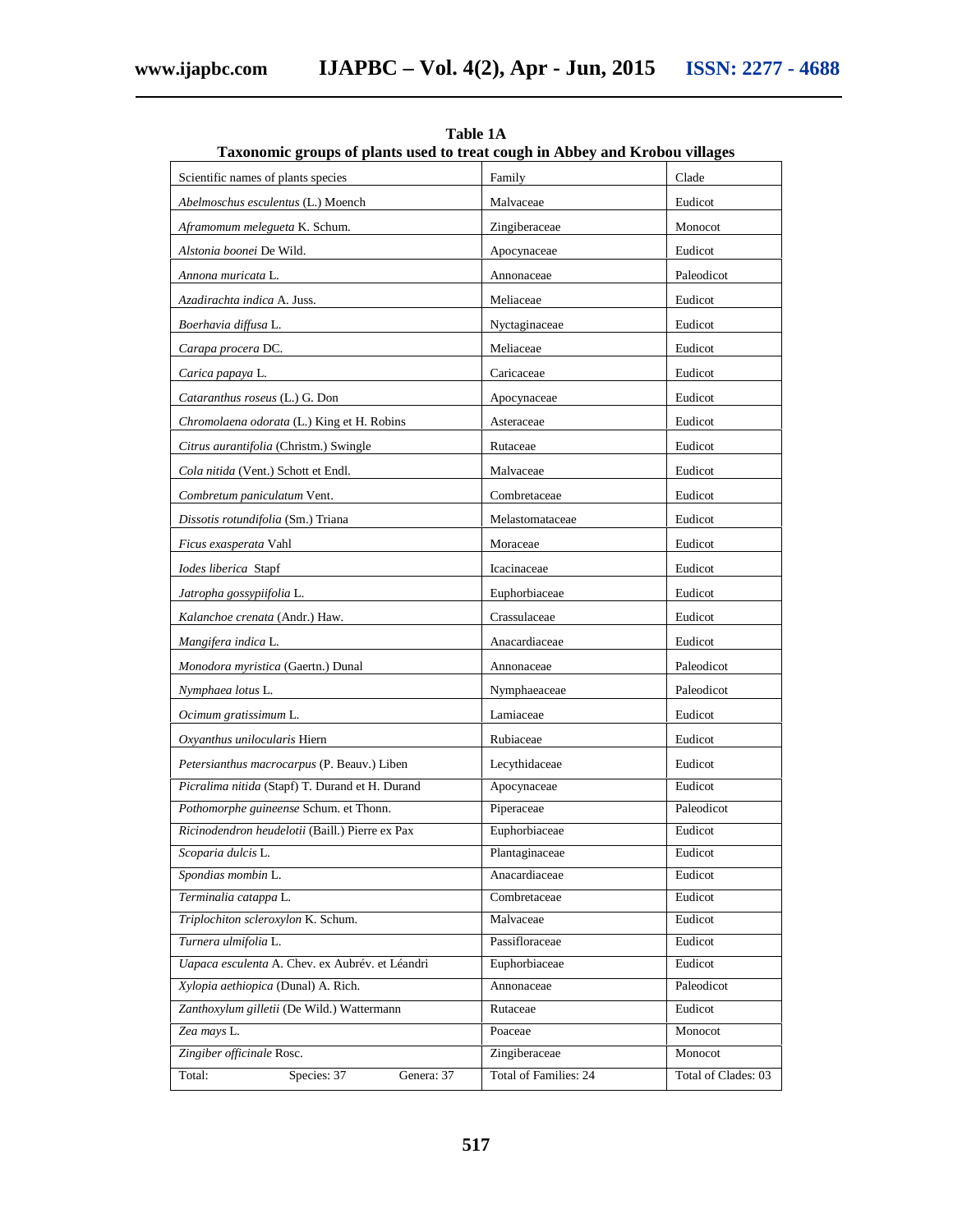| Scientific names of plants species     | Organs used    | Technic of preparation                            | Mode of<br>administration | Therapeutic<br>efficacy (%) |
|----------------------------------------|----------------|---------------------------------------------------|---------------------------|-----------------------------|
| Abelmoschus esculentus                 | Fruit, Root    | Decoction: decocte                                | Drink                     | 60                          |
| Aframomum melegueta                    | Seed           | Mastication: extract                              | Ingurgitation             | 62                          |
| Alstonia boonei                        | Stem barks     | Kneading: Paste $+$ Palm oil                      | Absorption                | 73                          |
| Annona muricata                        | Flower         | Infusion: Infusate                                | Drink                     | 64                          |
| Azadirachta indica                     | Leaf           | Sugary decoction: decocte                         | Drink                     | 72                          |
| Boerhavia diffusa                      | Leaf           | Kneading: Paste + Palm oil                        | Absorption                | 66                          |
| Carapa procera                         | Stem barks     | Pounding: powder (maceration): macerate           | Drink                     | 75                          |
| Carica papaya                          | Root           | Sugary decoction: decocte                         | Drink                     | 46                          |
| Cataranthus roseus                     | Leaf           | Sugary decoction: decocte                         | Drink                     | 68                          |
| Chromolaena odorata                    | Leaf           | Sugary decoction: decocte                         | Drink                     | 54                          |
| Citrus aurantifolia                    | Fruit          | Expression: Juice + honey (syrup)                 | Drink                     | 34                          |
| Cola nitida                            | Seed           | Crushing and maceration: macerate                 | Drink                     | 48                          |
| Combretum paniculatum                  | Leaf           | Kneading: Paste + water (mixture)                 | Drink                     | 60                          |
| Dissotis rotundifolia <sup>1*</sup>    | Leaf           | Steamed                                           | Oral instillations        | 56                          |
| Ficus exasperata <sup>2*</sup>         | Stem barks     | Kneading: Paste + Palm oil                        | Absorption                | 70                          |
| Iodes liberica <sup>1*</sup>           | Leaf           | Steamed                                           | Oral instillations        | 80                          |
| Jatropha gossypiifolia                 | Leaf           | Decoction: decocte                                | Drink                     | 50                          |
| Kalanchoe crenata                      | Leaf           | Expression: juice + salt (syrup)                  | Drink                     | 82                          |
| Mangifera indica                       | Leaf (joung)   | Expression: $i \text{uice} + \text{salt}$ (syrup) | Oral instillations        | 72                          |
| Monodora myristica                     | Seed           | Torrefaction, pulverization: powder + water       | Drink                     | 54                          |
| Nymphaea lotus                         | Leaf           | Kneading: Paste + Palm oil                        | Absorption                | 36                          |
| Ocimum gratissimum                     | Leaf           | Kneading: Paste + Palm oil                        | Absorption                | 70                          |
| Oxyanthus unilocularis                 | Stem barks     | Mastication: extract                              | Ingurgitation             | 90                          |
| Petersianthus macrocarpus              | Stem barks     | Mastication: extract                              | Ingurgitation             | 82                          |
| Picralima nitida                       | Seed           | Torrefaction, pulverization: powder + water       | Drink                     | 76                          |
| Pothomorphe guineense                  | Stem           | Excision: exudate                                 | Drink                     | 42                          |
| Ricinodendron heudelotii               | Stem barks     | Decoction: decocte                                | Drink                     | 43                          |
| Scoparia dulcis                        | Leaf           | Softening, expression: extract                    | Drink                     | 44                          |
| Spondias mombin                        | Leaf (joung)   | Expression: juice + salt (syrup)                  | Oral instillations        | 78                          |
| Terminalia catappa                     | Stem barks     | Softening, expression: extract                    | Drink                     | 42                          |
| Triplochiton scleroxylon <sup>2*</sup> | Stem barks     | Kneading: Paste + Palm oil                        | Absorption                | 76                          |
| Turnera ulmifolia                      | Flower         | Infusion: infusate                                | Drink                     | 40                          |
| Uapaca esculenta                       | Stem barks     | Pounding: paste + palm oil                        | Absorption                | 86                          |
| Xylopia aethiopica                     | Fruit          | Torrefaction, pulvezisation: powder + water       | Drink                     | 41                          |
| Zanthoxylum gilletii                   | Leaf (joung)   | Expression: $úce + salt (syrup)$                  | Oral instillations        | 84                          |
| Zea mays                               | Flower (style) | Decoction: decocte                                | Drink                     | 44                          |
| Zingiber officinale                    | Rhizome        | Mastication with salt: extract                    | Ingurgitation             | 45                          |

**Table 1B Ethnobotanical characteristics of plants used to treat cough in Abbey and Krobou villages**

\*: Bispecific receips: <sup>1</sup>*Dissotis rotundifolia* and *Iodes liberica*; <sup>2</sup> *Ficus exasperata* and *Triplochiton scleroxylon*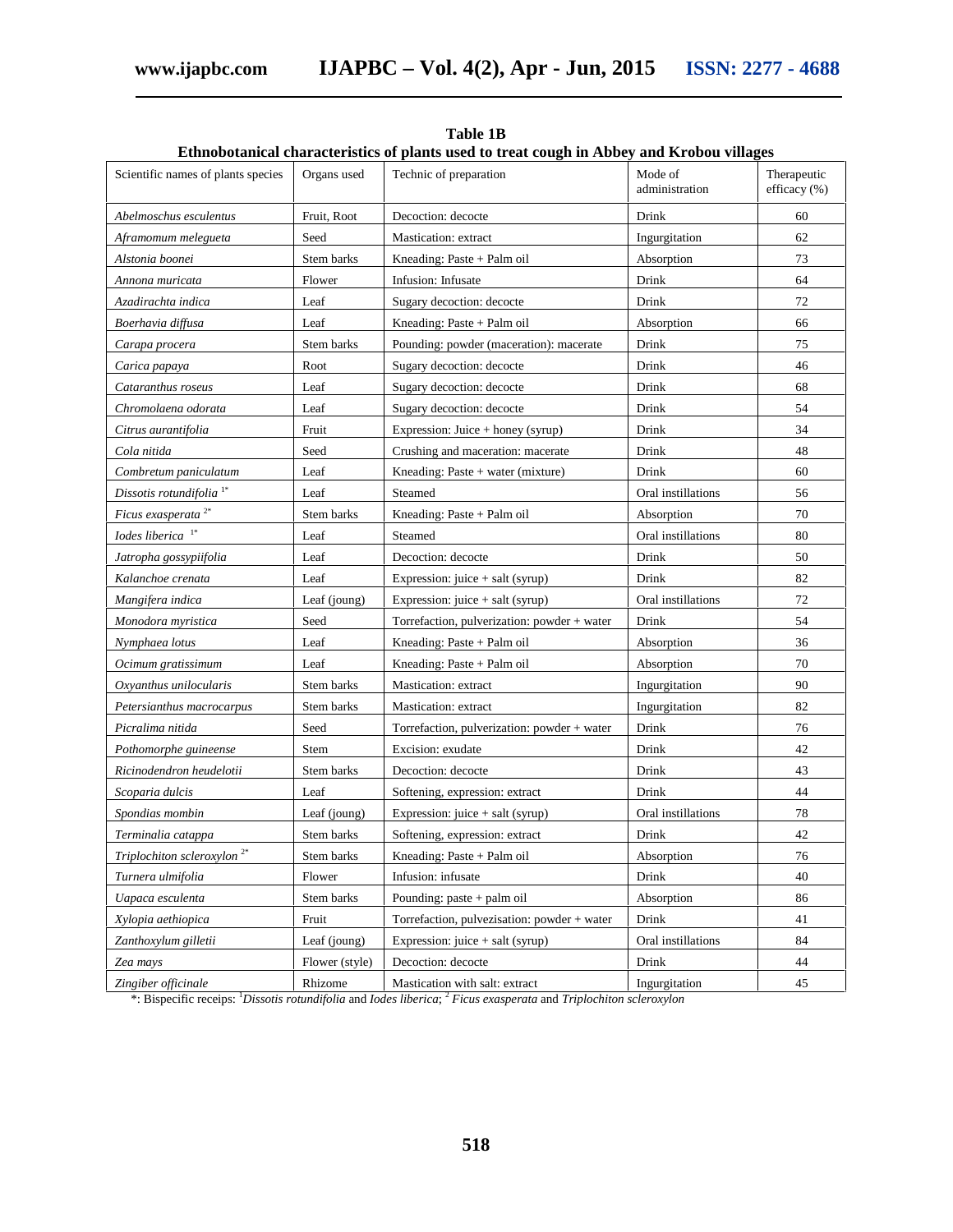|                           | Natural substances |                       |                          |                                            |                                              |                                            | Chemical groups                                      |                                           |                          |                          |                                           |
|---------------------------|--------------------|-----------------------|--------------------------|--------------------------------------------|----------------------------------------------|--------------------------------------------|------------------------------------------------------|-------------------------------------------|--------------------------|--------------------------|-------------------------------------------|
|                           |                    |                       |                          | Tannins                                    |                                              |                                            | Alkaloids                                            |                                           |                          |                          |                                           |
| Plants                    | Organs             | <b>Extracts</b>       | polyterpenes<br>Sterols, | Polyphenols                                | Flavonoides                                  | Gallic                                     | Catech $_{\rm ic}$                                   | Quinones                                  | ${\rm Burcha}$ rd        | Dragen<br>dorff          | Saponosides                               |
|                           | Seed               |                       |                          | $\overline{\phantom{a}}$                   | $\overline{\phantom{a}}$                     |                                            | $\overline{\phantom{a}}$                             | L,                                        |                          |                          | $\frac{1}{2}$                             |
| Aframomum melegueta       |                    | Etheric<br>Methanolic | $\ddot{}$<br>$\ddot{}$   | $\overline{a}$                             | $\frac{1}{2}$                                | $\overline{\phantom{a}}$<br>$\overline{a}$ | $\overline{a}$                                       | $\overline{a}$                            | $\! +$                   | $\! + \!\!\!\!$          | L,                                        |
|                           |                    |                       |                          |                                            |                                              |                                            | $\overline{\phantom{a}}$                             |                                           | $^{+}$                   | $^{+}$                   |                                           |
|                           | Leaf               | Aqueous               | $^{+}$                   | $\blacksquare$<br>$\overline{\phantom{a}}$ | $\boldsymbol{+}$<br>$\overline{\phantom{a}}$ | $\overline{\phantom{a}}$<br>L,             | $\overline{\phantom{a}}$                             | $\overline{\phantom{a}}$<br>$\frac{1}{2}$ | $\, +$ $\, +$            | $\,+\,$ + $\,$           | $\overline{\phantom{a}}$<br>$\frac{1}{2}$ |
| Boerhavia diffusa         |                    | Etheric<br>Methanolic | $^{+}$                   | $\overline{\phantom{a}}$                   | $\frac{1}{2}$                                | L,                                         | $\frac{1}{2}$                                        | L,                                        |                          | $\! +$                   | L,                                        |
|                           |                    |                       | $^{+}$                   |                                            |                                              |                                            |                                                      |                                           |                          | $\boldsymbol{+}$         |                                           |
| Chromolaena odorata       | Leaf               | Aqueous<br>Etheric    | $\overline{a}$<br>L,     | $\ddot{}$<br>L,                            | $^{+}$                                       | $\overline{a}$<br>$\overline{a}$           | $\overline{\phantom{a}}$<br>$\overline{\phantom{a}}$ | $\overline{a}$<br>L,                      | $\boldsymbol{+}$         | $\boldsymbol{+}$<br>$+$  | $\qquad \qquad +$<br>$\overline{a}$       |
|                           |                    | Methanolic            | L,                       |                                            | $^{+}$                                       | L,                                         | $\overline{a}$                                       | L,                                        | $\ddot{}$                |                          | $\overline{a}$                            |
|                           |                    |                       |                          | $+$                                        | $^{+}$                                       |                                            |                                                      |                                           | $+$                      | $\ddot{}$                |                                           |
|                           |                    | Aqueous               | $^{+}$                   | $+$                                        | $^{+}$                                       | L,                                         | $^{+}$                                               | L,                                        | $\ddot{}$                | $^{+}$                   | $^{+}$                                    |
| Cola nitida               | Stem barks         | Etheric               | $^{+}$                   | J.                                         | $^{+}$                                       | L,                                         | $\overline{a}$                                       | $\overline{a}$                            | L,                       | L,                       | $\overline{a}$                            |
|                           |                    | Methanolic            | $^{+}$                   | $+$                                        | $+$                                          | L,                                         | $\overline{\phantom{a}}$                             | $\overline{a}$                            | L,                       | $\frac{1}{2}$            | L,                                        |
|                           |                    | Aqueous               | $^{+}$                   | $+$                                        | $^{+}$                                       | $\overline{a}$                             | $\overline{\phantom{a}}$                             | L,                                        | $\overline{a}$           | $\overline{a}$           | $^{+}$                                    |
| Ficus exasperata          | Leaf               | Etheric               | $\ddot{}$                | $\overline{a}$                             | L,                                           | $\overline{\phantom{a}}$                   | $\overline{\phantom{a}}$                             | $\overline{\phantom{a}}$                  | $\boldsymbol{+}$         | $^{+}$                   | $\overline{a}$                            |
|                           |                    | Methanolic            | $^{+}$                   | $\overline{\phantom{a}}$                   | $\overline{\phantom{a}}$                     | $\overline{\phantom{a}}$                   | $\overline{\phantom{a}}$                             | $\overline{a}$                            | $\! +$                   | $^{+}$                   | $\overline{a}$                            |
|                           |                    | Aqueous               | $^{+}$                   | $\ddot{\phantom{1}}$                       | $^{+}$                                       | $\overline{a}$                             | $\overline{\phantom{0}}$                             | $\overline{a}$                            | $\ddot{}$                | $^{+}$                   | $\overline{a}$                            |
| Jatropha gossypiifolia    | Stem barks         | Etheric               | $\ddot{}$                | $\overline{\phantom{a}}$                   | $\overline{\phantom{a}}$                     | $\overline{\phantom{a}}$                   | $\blacksquare$                                       | $\overline{\phantom{a}}$                  | $\boldsymbol{+}$         | $\boldsymbol{+}$         | $^{+}$                                    |
|                           |                    | Methanolic            | $^{+}$                   | $\overline{a}$                             | $\overline{\phantom{a}}$                     | $\overline{a}$                             | $\overline{a}$                                       | $\overline{\phantom{a}}$                  | $\ddot{}$                | $^{+}$                   | $^{+}$                                    |
|                           |                    | Aqueous               | $\ddot{}$                | $\overline{a}$                             | $\overline{a}$                               | $\overline{a}$                             | $^{+}$                                               | L,                                        | $\! +$                   | $^{+}$                   | $+$                                       |
| Mangifera indica          | Leaf               | Etheric               | $\ddot{}$                | $\boldsymbol{+}$                           | $^{+}$                                       | $\overline{a}$                             | $\overline{a}$                                       | L,                                        | $^{+}$                   | $^{+}$                   | $\overline{a}$                            |
|                           |                    | Methanolic            | $\ddot{}$                | $\! +$                                     | $\! + \!$                                    | $\overline{a}$                             | $^{+}$                                               | L,                                        | $\ddot{}$                | $^{+}$                   | $\overline{a}$                            |
|                           |                    | Aqueous               | $^{+}$                   | $\! +$                                     | $+$                                          | L,                                         | $^{+}$                                               | $\overline{a}$                            | $+$                      | $+$                      | $+$                                       |
| Monodora myristica        | Seed               | Etheric               | $^{+}$                   | $\overline{\phantom{a}}$                   | $\frac{1}{2}$                                | $\overline{a}$                             | $\overline{\phantom{a}}$                             | $\overline{a}$                            | $\overline{a}$           | $\frac{1}{2}$            | L,                                        |
|                           |                    | Methanolic            | $^{+}$                   | $\overline{\phantom{a}}$                   | $\boldsymbol{+}$                             | $\overline{\phantom{a}}$                   | $\blacksquare$                                       | $\overline{\phantom{a}}$                  | $\! + \!\!\!\!$          | $\boldsymbol{+}$         | $\overline{\phantom{a}}$                  |
|                           |                    | Aqueous               | $^{+}$                   | $\overline{\phantom{a}}$                   | $\,+\,$ + $\,$                               | L,                                         | $\overline{a}$                                       | $\overline{a}$                            | $+ +$                    | $+ +$                    | L,                                        |
| Ocimum gratissimum        | Leaf               | Etheric               | $^{+}$                   | $\overline{a}$                             | L,                                           | $\overline{a}$                             | L,                                                   | $\overline{a}$                            | $^{+}$                   | $\boldsymbol{+}$         | L,                                        |
|                           |                    | Methanolic            | $\ddot{}$                | $\boldsymbol{+}$                           | $\blacksquare$                               | $\overline{a}$                             | $\overline{\phantom{a}}$                             | $\overline{a}$                            | $\! +$                   | $\! +$                   | L,                                        |
|                           |                    | Aqueous               | $^{+}$                   | $\boldsymbol{+}$                           | $^{+}$                                       | $\overline{\phantom{a}}$                   | $\ddot{}$                                            | $\overline{a}$                            | $\,+\,$ + $\,$           | $+ +$                    | $\overline{a}$                            |
| Petersianthus macrocarpus | Stem barks         | Etheric               | $^{+}$                   | $\boldsymbol{+}$                           | $^{+}$                                       | ÷,                                         | $\overline{a}$                                       | L,                                        | $\qquad \qquad +$        | $\qquad \qquad +$        | $\overline{a}$                            |
|                           |                    | Methanolic            | $^{+}$                   | $+$                                        | $^{+}$                                       | ÷,                                         | $\overline{a}$                                       | L,                                        | $\ddot{}$                | $^{+}$                   | $\overline{a}$                            |
|                           |                    | Aqueous               | L,                       | $\ddot{}$                                  | $^{+}$                                       | $\overline{a}$                             | $\ddot{}$                                            | L,                                        | $\ddot{}$                | $^{+}$                   | $^{+}$                                    |
| Potomorphe guineense      | Fruit              | Etheric               | $^{+}$                   | $\overline{a}$                             | $^{+}$                                       | $\overline{a}$                             | $\overline{\phantom{a}}$                             | $\overline{a}$                            | $+$                      | $+$                      | L,                                        |
|                           |                    | Methanolic            | $^{+}$                   | $\overline{\phantom{a}}$                   | $^{+}$                                       | $\overline{\phantom{a}}$                   | $\blacksquare$                                       | $\overline{a}$                            | $+$                      | $^{+}$                   | L,                                        |
|                           |                    | Aqueous               | +                        | $\overline{\phantom{a}}$                   | $+ +$                                        | $\overline{\phantom{a}}$                   | $\overline{\phantom{a}}$                             | $\overline{\phantom{a}}$                  | $+ +$                    | $++$                     | $\overline{\phantom{a}}$                  |
| Terminalia catappa        | Stem barks         | Etheric               | $\frac{1}{2}$            | $\overline{a}$                             | $\! + \!$                                    | $\Box$                                     | $\overline{\phantom{a}}$                             | $\overline{\phantom{a}}$                  | $\overline{\phantom{a}}$ | $\overline{\phantom{a}}$ | $\overline{\phantom{a}}$                  |
|                           |                    | Methanolic            | $\overline{\phantom{a}}$ | $\pm$                                      | $\! +$                                       | $\blacksquare$                             | $\overline{\phantom{a}}$                             | $\blacksquare$                            | $\, +$                   | $\! +$                   | $\overline{\phantom{0}}$                  |
|                           |                    | Aqueous               | $\overline{\phantom{a}}$ | $\boldsymbol{+}$                           | $\boldsymbol{+}$                             | $\blacksquare$                             | $\blacksquare$                                       | $\Box$                                    | $\boldsymbol{+}$         | $\boldsymbol{+}$         | $\! +$                                    |
| Xylopia aethiopica        | Fruit              | Etheric               | $\ddot{}$                | $\overline{a}$                             | $\mathcal{L}^{\mathcal{A}}$                  | $\frac{1}{2}$                              | $\overline{a}$                                       | $\overline{\phantom{a}}$                  | $\overline{\phantom{a}}$ | ä,                       | $\overline{a}$                            |
|                           |                    | Methanolic            | $\ddot{}$                | $\overline{a}$                             | $\overline{a}$                               | $\overline{a}$                             | $\overline{a}$                                       | $\frac{1}{2}$                             | $\overline{\phantom{a}}$ | $\mathbb{L}$             | $\overline{a}$                            |
|                           |                    | Aqueous               | $\ddot{}$                | $\ddag$                                    | $\,+\,$ + $\,$                               | $\frac{1}{2}$                              | $\ddag$                                              | $\frac{1}{2}$                             | $\,+\,$ + $\,$           | $\; + \; +$              | $\overline{a}$                            |
| Zingiber officinale       | Rhizome            | Etheric               | $\ddot{}$                | $\overline{a}$                             | $\overline{a}$                               | $\overline{\phantom{a}}$                   | $\overline{a}$                                       | $\frac{1}{2}$                             | $\! +$                   | $\pm$                    | $\overline{a}$                            |
|                           |                    | Methanolic            | $\! + \!$                | $\overline{\phantom{a}}$                   | $\overline{\phantom{a}}$                     | $\Box$                                     | $\overline{\phantom{a}}$                             | $\overline{\phantom{a}}$                  | $\! +$                   | $\, +$ $\, +$            | $\frac{1}{2}$                             |
|                           |                    | Aqueous               | $\ddot{}$                | $\overline{\phantom{a}}$                   | $\boldsymbol{+}$                             | $\Box$                                     | $\! +$                                               | $\overline{\phantom{a}}$                  | $\! +$                   | $\,+\,$ $+$              | $\overline{\phantom{a}}$                  |

**Table 2 Phytochemical screening of samples from 14 plant species**

Explanation of symbols: + +: Abundantly present; +: Presence; -: Absence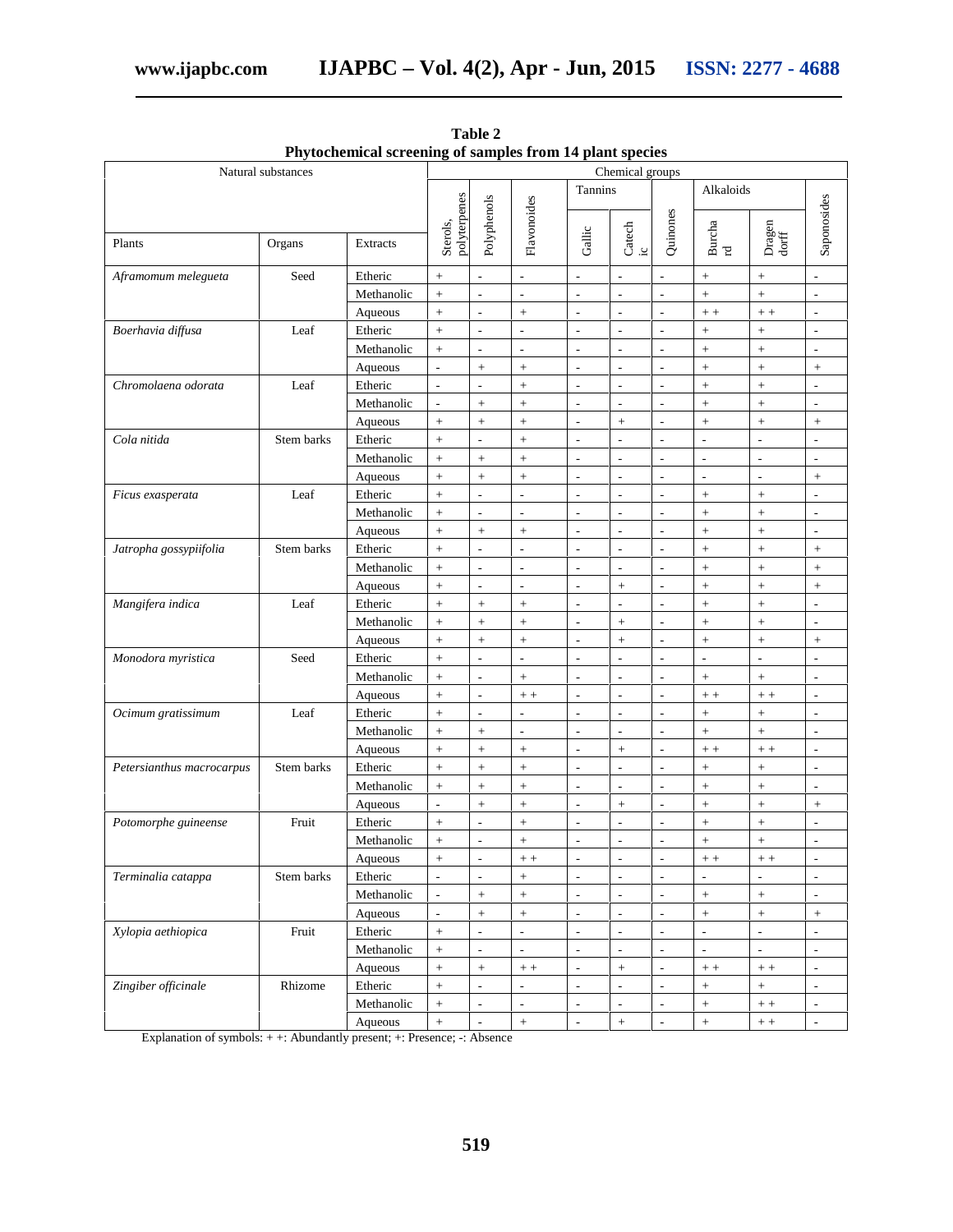| Plants species            | Phytochemical screening<br>(N'Guessan, 2008) <sup>9</sup> | Antitussive effect of plants using<br>pharmacology     | Literature                                   |  |  |
|---------------------------|-----------------------------------------------------------|--------------------------------------------------------|----------------------------------------------|--|--|
| Aframomum melegueta       | Polyphenols                                               | Immunostimulants providing resistance to<br>aggression | $(Betty, 2003)$ <sup>19</sup>                |  |  |
| Boerhavia diffusa         | Saponosides                                               | Thinners, expectorant mucolytic action                 | (N'Guessan et al., 2009) <sup>7</sup>        |  |  |
| Chromolaena odorata       | Polyphenols                                               | Immunostimulants providing resistance to<br>aggression | $(Zirihi, 2006)^{20}$                        |  |  |
| Cola nitida               | Saponosides                                               | Thinners, expectorant mucolytic action                 | (Fleurentin et al., $2008$ ) <sup>21</sup>   |  |  |
| Ficus exasperata          | Flavonoids                                                | Bronchodilator, muscular relaxants                     | $(Jay, 2014)^{18}$                           |  |  |
| Jatropha curcas           | Saponosides                                               | Thinners, expectorant mucolytic action                 | $(Ahyi, 2001)^{22}$                          |  |  |
| Jatropha gossypiifolia    | Sterols and Polyterpenes                                  | Antiseptic, disinfectant properties                    | (Fleurentin et al., 2008) <sup>21</sup>      |  |  |
| Mangifera indica          | Flavonoids                                                | Muscular relaxants                                     | $(Jay, 2014)^{18}$                           |  |  |
| Monodora myristica        | Flavonoids                                                | Muscular relaxants                                     | $(Ahyi, 2001)^{22}$                          |  |  |
| Ocimum gratissimum        | Polysaccharides                                           | Immunostimulants providing resistance to<br>aggression | (Saraswathy, $2014$ ) <sup>2</sup>           |  |  |
| Petersianthus macrocarpus | Tannins (catechics)                                       | Bactericidal<br>properties                             | (N'Guessan et al., 2006) <sup>23</sup>       |  |  |
| Potomorphe guineense      | Flavonoids                                                | Muscular relaxants                                     | $(Jay, 2014)^{18}$                           |  |  |
| Terminalia catappa        | Alkaloids                                                 | Vasodilators, they breake alveolar secretions          | (Anonyme, 2015a) <sup>24</sup>               |  |  |
| Xylopia aethiopica        | Flavonoids                                                | Muscular relaxants                                     | (Diaouné, 2006) $5$                          |  |  |
| Zingiber officinale       | Flavonoids                                                | Muscular relaxants                                     | (Anonyme, $201\overline{5b}$ ) <sup>25</sup> |  |  |

**Table 3 Experimental validation for antitussive effect of plants using phytochemistry**

| Non experimental validation for antitussive effect of plants using phytochemical/pharmacological literature |                       |                                                                |                                                 |  |  |  |
|-------------------------------------------------------------------------------------------------------------|-----------------------|----------------------------------------------------------------|-------------------------------------------------|--|--|--|
| Plants species                                                                                              | Phytochemistry        | Pharmacology                                                   | Literature                                      |  |  |  |
| Abelmoschus esculentus                                                                                      | Mucilages             | Emollient, protecting the pharyngeal mucosa<br>from irritation | (Anonyme, 2015a) <sup>24</sup>                  |  |  |  |
| Alstonia boonei                                                                                             | Alkaloids             | Anti-cancer (tumors)                                           | (Zirihi, 2006) <sup>20</sup>                    |  |  |  |
| Annona muricata                                                                                             | Alkaloids             | Respiratory stimulant                                          | $(Zirihi, 2006)^{20}$                           |  |  |  |
| Azadirachta indica                                                                                          | <b>Essential oils</b> | Expectorant, bronchodilator, reduce phlegm                     | $(Jay, 2014)^{18}$                              |  |  |  |
| Carapa procera                                                                                              | Flavonoids            | Muscular relaxants                                             | (Diaouné, 2006) <sup>5</sup>                    |  |  |  |
| Carica papaya                                                                                               | Alkaloids             | Vasodilators, they brake alveolar secretions                   | (Diaouné, 2006) $5$                             |  |  |  |
| Cataranthus roseus                                                                                          | Alkaloids             | Vasodilators, they brake alveolar secretions                   | (Anonyme, 2015a) <sup>24</sup>                  |  |  |  |
| Citrus aurantifolia                                                                                         | Flavonoids            | Muscular relaxants                                             | (Diaouné, 2006) $5$                             |  |  |  |
| Combretum paniculatum                                                                                       | Alkaloids             | Vasodilators, they brake alveolar secretions                   | (Osuagwu and Nwoko, 2014) <sup>26</sup>         |  |  |  |
| Dissotis rotundifolia                                                                                       | Alkaloids             | Vasodilators, they brake alveolar secretions                   | (Tavs <i>et al.</i> , 2010) <sup>27</sup>       |  |  |  |
| Iodes liberica                                                                                              | Alkaloids             | Vasodilators, they brake alveolar secretions                   | (Fleurentin et al., 2007) <sup>16</sup>         |  |  |  |
| Kalanchoe crenata                                                                                           | Mucilages             | Emollient, protecting the pharyngeal mucosa<br>from irritation | $(Jay, 2014)^{18}$                              |  |  |  |
| Nymphaea lotus                                                                                              | Alkaloids             | excito-respiratory activity                                    | (Tavs et al., 2010) <sup>27</sup>               |  |  |  |
| Picralima nitida                                                                                            | Alkaloids             | Vasodilators, they brake alveolar secretions                   | (Tavs et al., 2010) <sup>27</sup>               |  |  |  |
| Triplochiton scleroxylon                                                                                    | Mucilages             | Emollient, protecting the pharyngeal mucosa<br>from irritation | (Fleurentin <i>et al.</i> , 2007) <sup>16</sup> |  |  |  |
| Turnera ulmifolia                                                                                           | <b>Essential oils</b> | Expectorant, bronchodilator, reduce phlegm                     | $(Jay, 2014)^{18}$                              |  |  |  |
| Zanthoxylum gilletii                                                                                        | Alkaloids             | Vasodilators, they brak alveolar secretions                    | (Zirihi, 2006) <sup>20</sup>                    |  |  |  |
| Zea mays                                                                                                    | <b>Essential oils</b> | Expectorant, bronchodilator, reduce phlegm                     | (Fleurentin et al., 2008) <sup>21</sup>         |  |  |  |

**Table 4**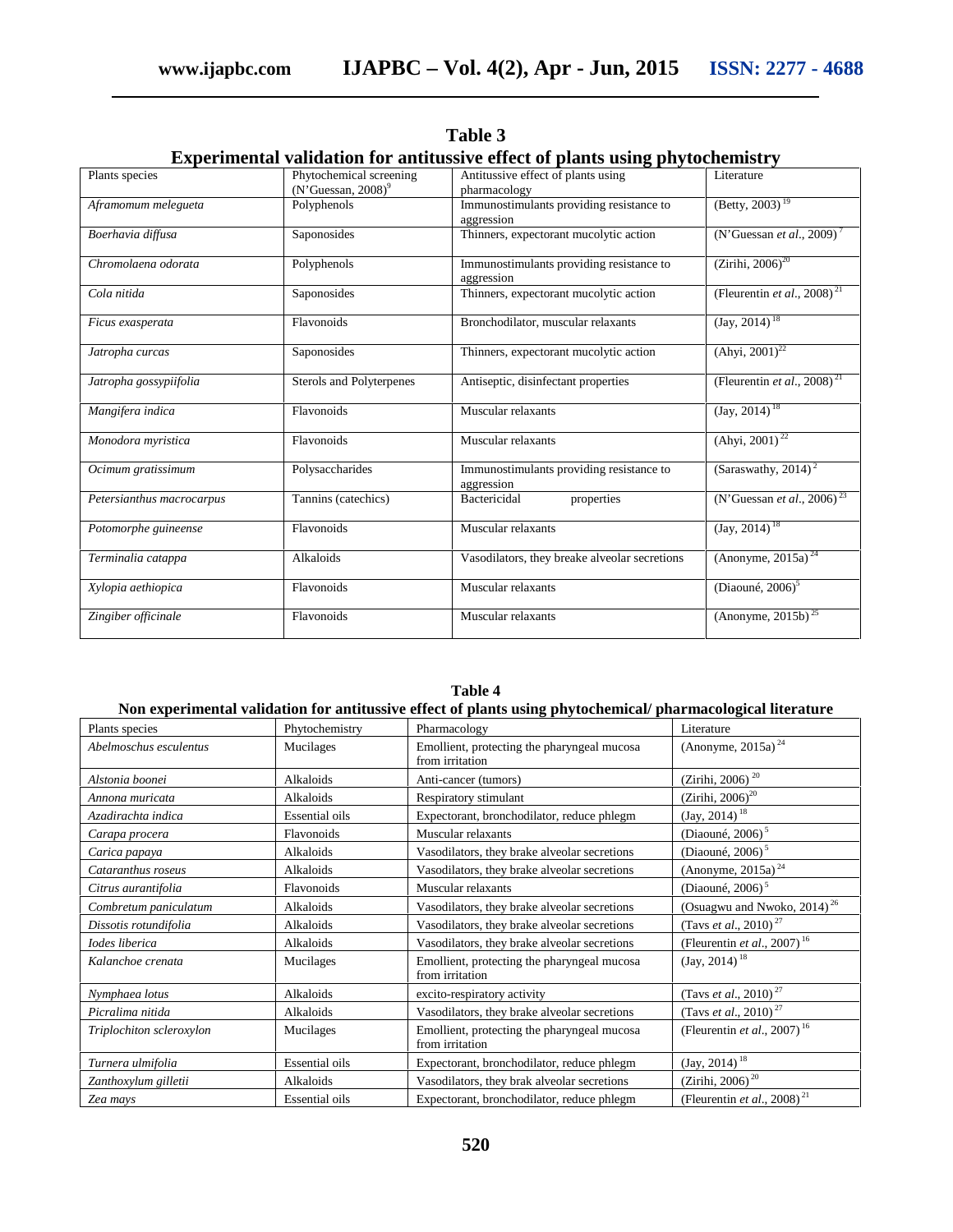

**Figure 1 Dendrogram of efficacy indice for plants used in the preparation of cough remedies.**

#### **REFERENCES**

- 1. Diaouné D. Plantes et médicaments utilisés contre la toux: enquête au niveau des marchés et des grossistes de la région de Dakar (Sénégal). Thèse pour obtenir le grade de Docteur en Pharmacie (Diplôme d'Etat). Université Cheikh Anta Diop de Dakar (Sénégal). Faculté de Médecine, de Pharmacie et d'Odonto-Stomatologie, 2006 ; 99 p
- 2. Saraswathy GR, Sathiya R, Anbu J, Maheswari E. Antitussive Medicinal Herbs - An Update Review. International Journal of Pharmaceutical Sciences and Drug Research, 2014; 6 (1): 12-19
- 3. Tahiya HAA, Amira HSAM, Mohammad AH , Afaf MW, Qasim AR. Comparative study of phytochemical screening, antioxidant and antimicrobial capacities of fresh and dry leaves crude plant extracts of *Datura metel***.** Journal of King Saud University - Science, 2014; 6 (3): 237- 243.
- 4. Ouattara D. Contribution à l'inventaire des plantes médicinales significatives utilisées dans la région de

Divo (Sud forestier de la Côte d'Ivoire) et à la diagnose du poivrier de Guinée : *Xylopia aethiopica* (Dunal) A. Rich. (Annonaceae). Thèse de Doctorat de l'Université de Cocody-Abidjan (Côte d'Ivoire), U.F.R. Biosciences, 2006 ; 184 p

- 5. Aké-Assi L. Abrégé de Medecine et pharmacopée africaines - Quelques plantes employées traditionnellement dans la couverture de soins de santé primaire, Edition NEI-CEDA, 2011 ; 157 p
- 6. Nacoulma-Ouédraogo O. Plantes médicinales et pratiques médicales traditionnelles au Burkina Faso : cas du Plateau central. Thèse de Doctorat ès Sciences Naturelles, Université de Ouagadougou (Burkina-Faso), Fac. Sc. et Tech., 1996 ; 605 p
- 7. N'Guessan K, Kadja B, Zirihi GN, Traoré D, Aké- Assi L. Screening phytochimique de quelques plantes médicinales ivoiriennes utilisées en pays Krobou (Agboville, Côte d'Ivoire). Sciences et Nature, 2009 ; 6 (1) : 1-15